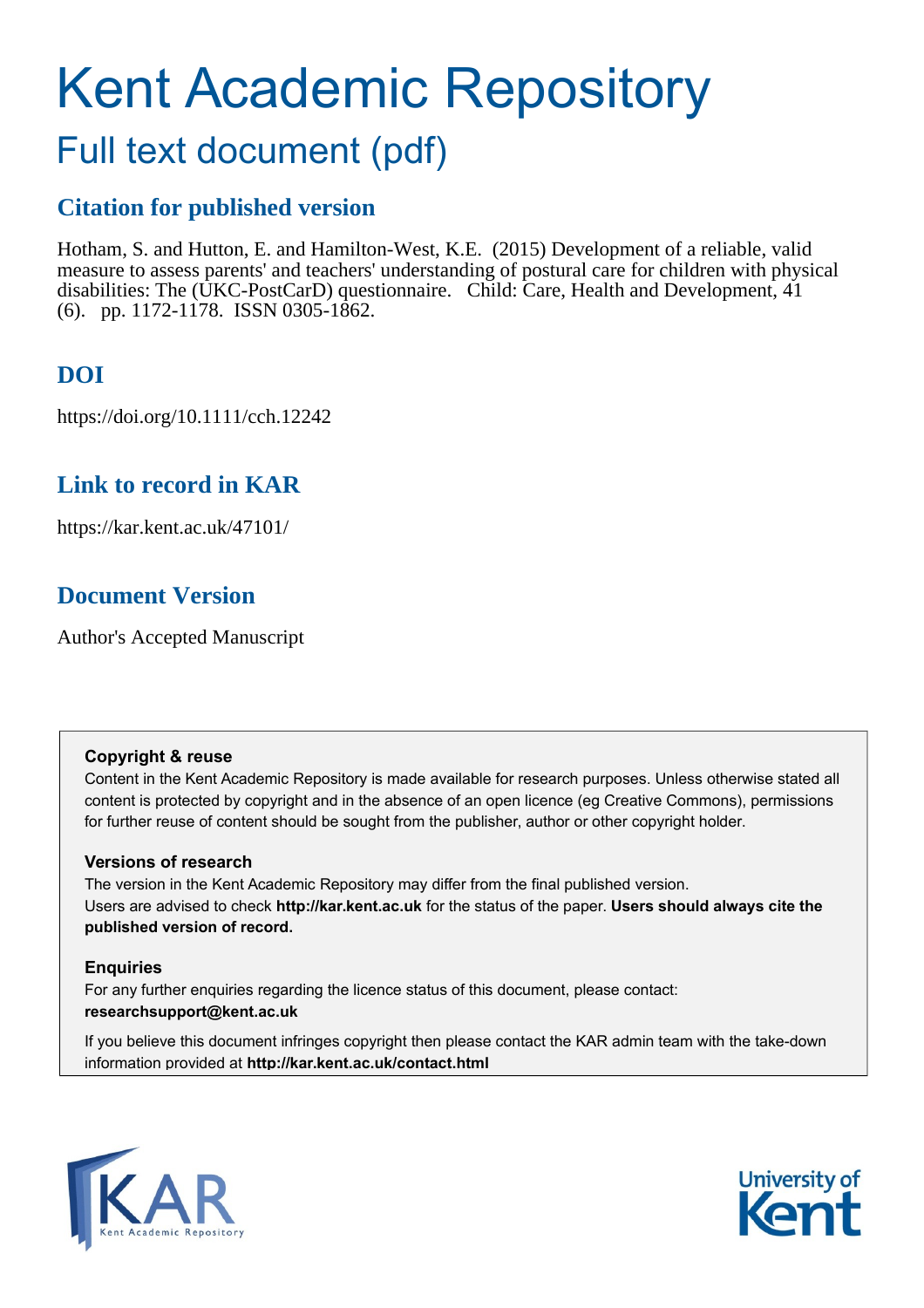#### **Abstract**

**Background:** Previous research has highlighted a lack of knowledge, understanding and confidence among parents and teachers responsible for the postural care of children with a physical disability. Interventions designed to improve these qualities require a reliable and validated tool to assess pre and post intervention levels. Currently, however, no validated measure of postural care confidence (i.e. Self-efficacy) exists. Hence, the aim of this research was to develop a reliable and valid questionnaire to assess parents' and teachers' confidence, alongside knowledge and understanding of postural care– the *Understanding Knowledge and Confidence in providing POSTural CARe for children with Disabilities (UKC PostCarD) Questionnaire*.

**Methods:** Items were developed by a multidisciplinary team and designed to map onto the content of 'An A-to-Z of Postural Care' (Hutton et al., 2009). Parents, teachers and therapists assessed items for face validity; scale reliability was then assessed using Cronbach's alpha and known-groups validity was assessed by comparing scores of an 'expert' group (physiotherapists and occupational therapists) with those of a 'non-expert' group (with no formal training in postural care).

**Results:** The total scale and all three subscales (understanding-and-knowledge, confidence and concerns) demonstrated adequate reliability ( $\alpha$ >.83) and subscale correlations formed a logical pattern (understanding-and-knowledge correlated positively with confidence and negatively with concerns). Experts' (*N*=111) scores were higher than non-experts' (*N*=79) for the total scale and all subscales  $(p<.001)$ .

**Conclusion:** Findings support the reliability and validity of the UKC PostCarD questionnaire as a measure of understanding, knowledge and confidence in providing postural care for children with disabilities.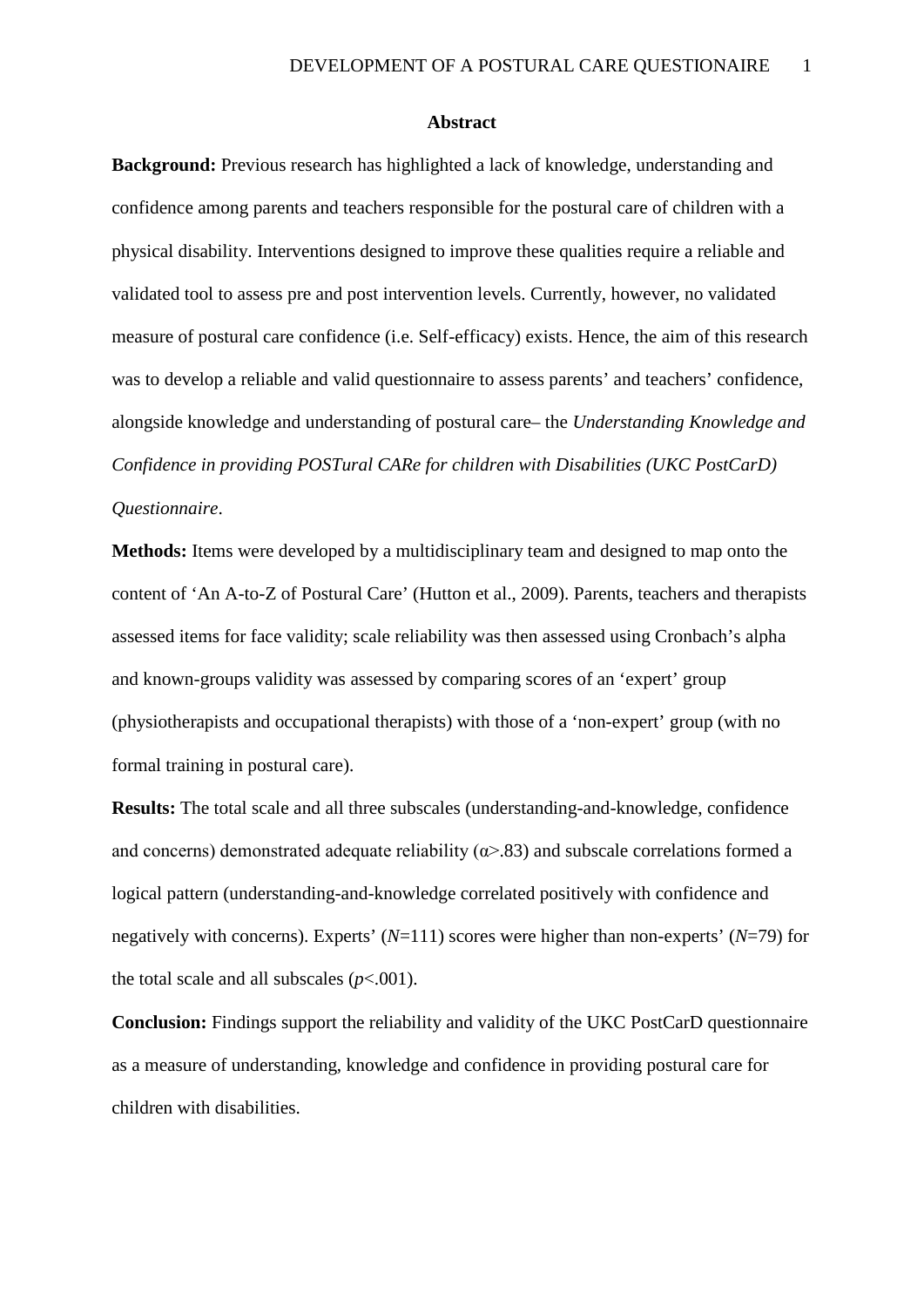#### **Introduction**

The goal of therapy is to assist children with physical disability to fulfil their potential and participate in activities at school and home (Rodger & Ziviani, 2006). Impairment in a child's postural control, combined with environmental factors, influences the child's functional ability and can act as a barrier to participation (Coster et al., 2013; Hadders-Algra & Brogen- Carlberg, 2008; WHO 2007). A twenty four hour approach to managing the needs of a child with postural impairment, which may involve provision of assistive equipment and individualized therapy programs, is recommended to maintain functional ability and minimize longer term health problems (Gericke, 2006; Poutney, 2007; NICE, 2012). This approach requires knowledgeable, confident carers who are able to manage the care needs of children and make the appropriate adaptations to the child's everyday environment. Building capacity amongst carers to support the child at home and school is therefore an important element of an integrated and family centred approach (Stewart et al., 2006; Law et al., 2003; Jeglinsky, Autti-Rämö, & Brogren-Carlberg, 2012).

In the UK the majority of children with physical disability are educated in mainstream schools. A parents' choice to have their child educated within a mainstream school is a statutory requirement since the introduction of the Special Educational Needs and Disability Act (2001). The school environment presents particular challenges for children with disabilities, including a lack of knowledge and understanding of disability amongst teachers (Coster et al., 2013). While teacher training in the UK is attempting to address these shortfalls, the majority of teachers and teaching assistants (TAs) are inexperienced and untrained in how to meet the needs of children with physical disability (Nash & Norwich 2010; Devecchi et al., 2012 ).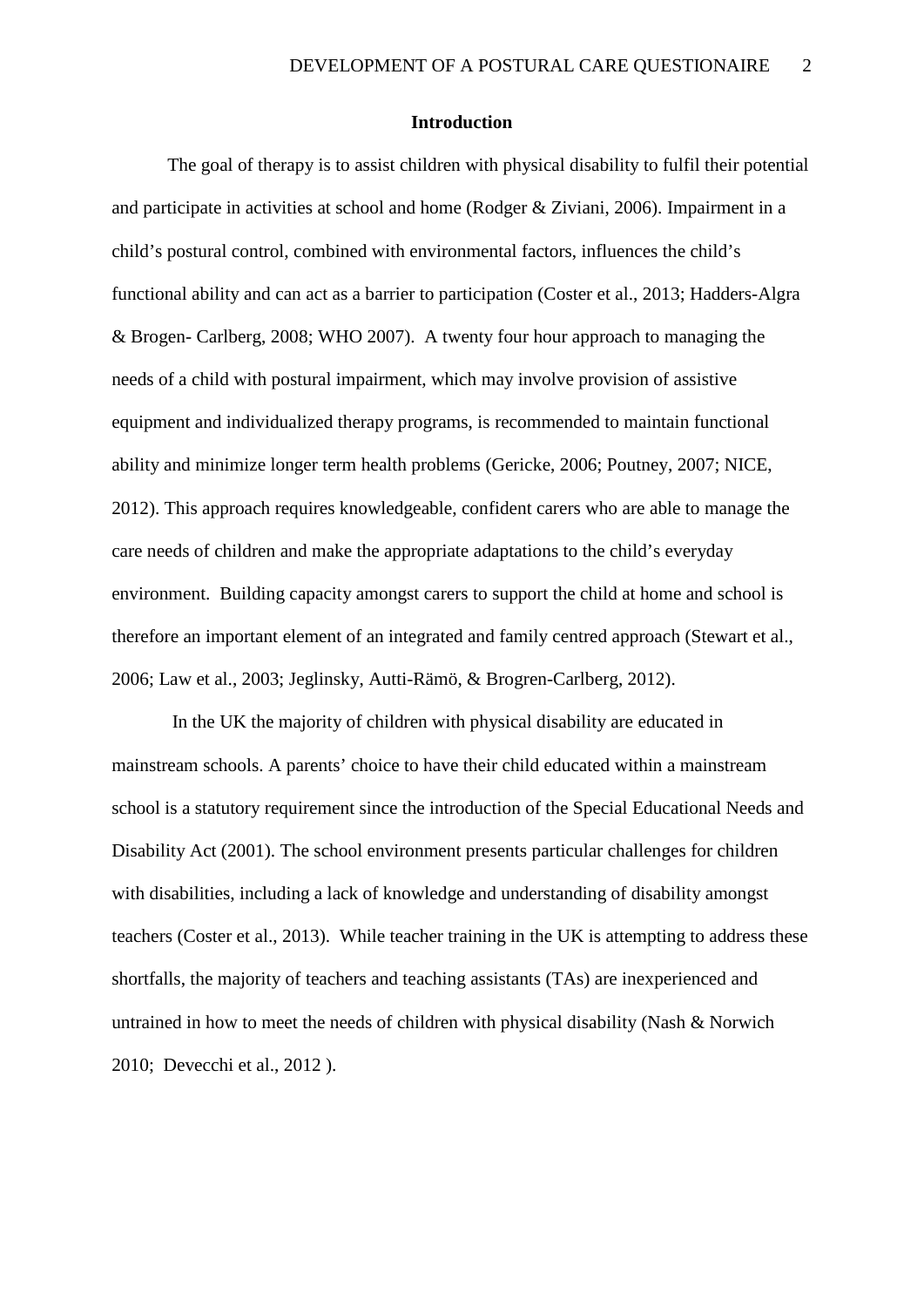Furthermore, qualitative research has highlighted a lack of comprehensive understanding of postural care amongst teaching staff in mainstream schools, undermining the child's inclusion (Hutton & Coxon, 2011) while consultation with parents revealed that information and practical support from therapists about how to implement postural care programs and use equipment varies (Hutton & Coxon, 2008). Recent policy, targeted at improving services for children with physical disabilities and their families, highlights the importance of providing information that supports the knowledge and skills of all those working with this population , alongside offering training to carers involved in delivering postural care strategies (Kennedy, 2010; NICE, 2012).

#### *Aims and theoretical framework*

In light of this research, we aimed to develop a questionnaire that could be used to assess information and training needs of those responsible for the day-to-day postural care of children with disabilities. It is intended that the questionnaire could be used as a tool to plan, deliver and evaluate postural care training for parents, teaching staff.

The questionnaire was developed on the basis of social cognitive theory (Bandura, 1989) which holds that people are more likely to expend effort to achieve their goals, and to persist in the face of obstacles, if they are high in 'self-efficacy'. The concept of self-efficacy corresponds to an individual's confidence in his or her own ability to carry out specific actions in a specific context (Bandura, 1977; 1997).

Consistent with this theoretical framework, we aimed to measure not only the individual's understanding (e.g. how postural care benefits the child's functional ability) and knowledge (e.g. in relation to postural care equipment), but also confidence in their ability to carrying out specific actions (e.g. moving a child safely) in a specific context (e.g. at home, in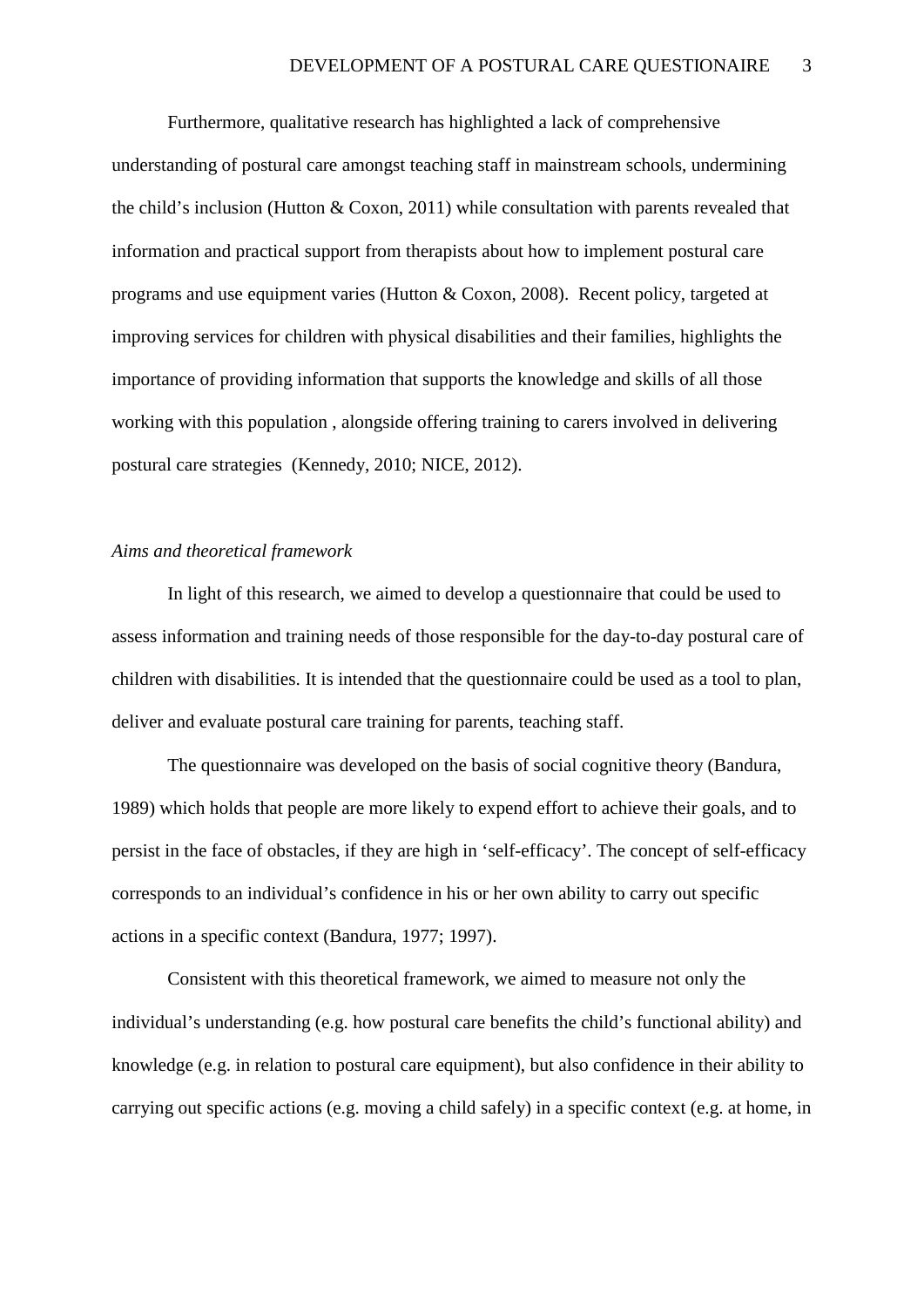the classroom, or on a school trip). We also aimed to assess areas of concern in relation to providing postural care.

The questionnaire was designed to map on to the content of '*The A-to-Z of Postural Care'* (Hutton et al., 2009), a pocket-sized booklet developed with input from parents, therapists, researchers and educators. 'The A-to-Z' provides practical information and advice about postural care in an accessible format using simple language and illustrations. The content of 'The A-to-Z' is based on current good clinical practice guidance (NICE, 2012) underpinned by the International Classification of Functioning, Disability and Health – Children & Youth version ( WHO, 2007) which highlights the dynamic interplay of impairment and environmental factors affecting participation. We aimed to take the same approach in developing the questionnaire.

#### **Methods**

#### *Stakeholder involvement*

An advisory group oversaw the management of the research. This group comprised NHS occupational therapists and physiotherapists, parents of children with physical disabilities, teachers, a disability advisor and academics (specializing in health services research, and health psychology). The group met at regular intervals and consulted on key topics (e.g., content of the questionnaire, potential recruitment strategies).

#### *Questionnaire development*

An initial list of items was developed to map onto the content of 'The A-to-Z'– these were divided into three sections 'understanding- and- knowledge of postural care' (e.g. 'I understand how to hoist safely'), 'confidence in applying the principles of postural care' (e.g.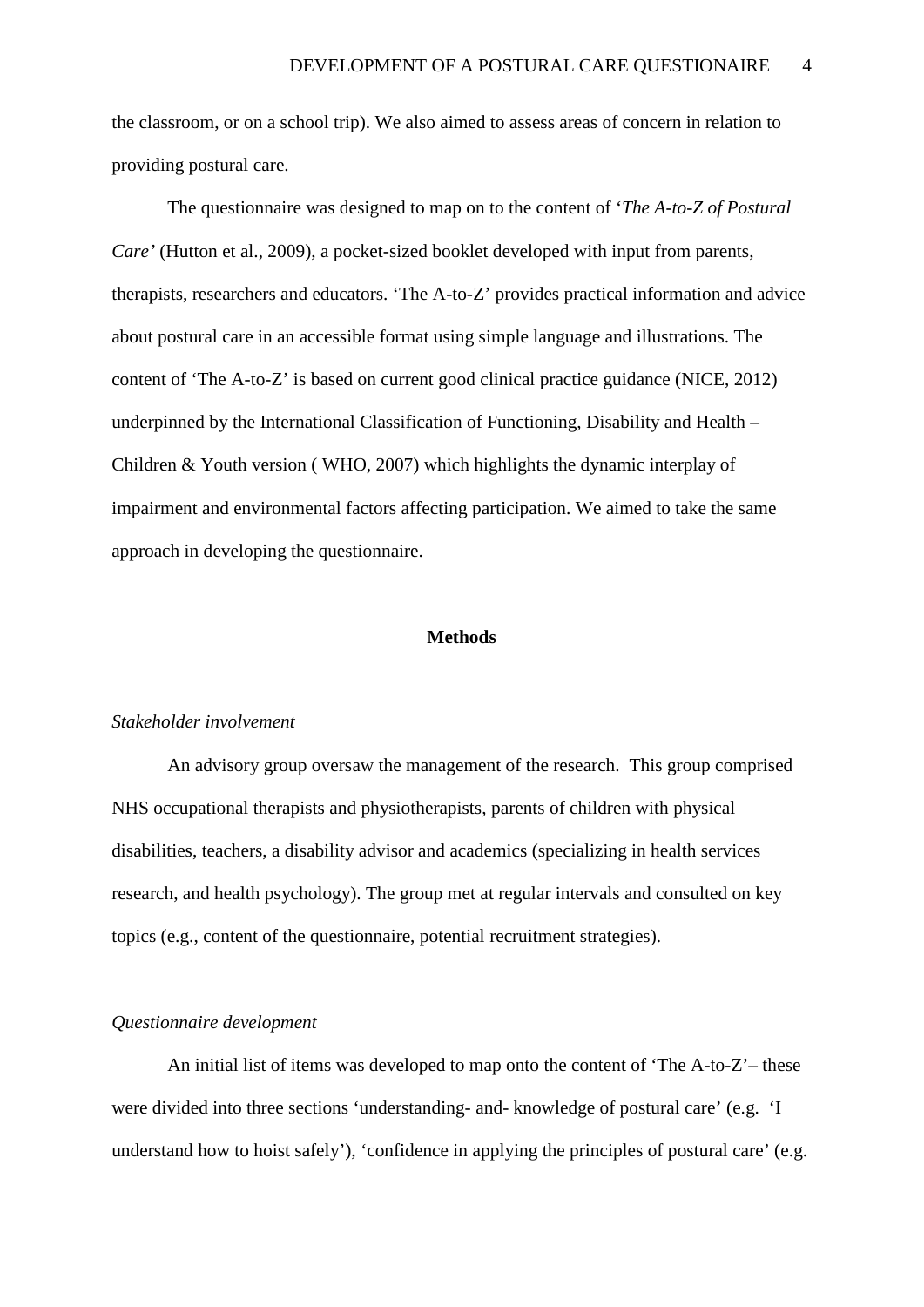'I feel confident about providing postural care to a child with a disability') and 'concerns about providing postural care' (e.g. 'I am concerned that I might cause pain by moving a child into a different position'). A further section, relevant only to teachers, included items relating to postural care in the school environment and inclusion of disabled children across the school curriculum. Items designed to assess confidence in providing postural care in specific contexts (corresponding to the concept of 'self-efficacy') were developed following the guidelines provided by Weinman, Wright and Johnston (1995) – see Figure 1.

The advisory group was asked to review the list of items to assess face validity (whether items appear to measure the intended construct), identify redundant or ambiguous items, or suggest additional items (e.g. questions relating to specific school/home activities). Once a final list of items was agreed, a draft questionnaire was distributed to four NHS therapists and a specialist teacher. Their feedback helped to further refine the questionnaire in terms of phrasing, instructions and response format. Care was taken to ensure that the wording of the questionnaire was appropriate to the populations under consideration avoiding technical terms and using language that would be familiar to both teachers and parents. Finally, in collaboration with the advisory group and the NHS therapists a definition of postural care to be included on the scale was also agreed (see box below).

#### **Postural care is:**

*'The constant promotion of good posture to enable children to participate in all activities thus enabling them to fulfill their potential'* 

This resulted in the development of a 48-item questionnaire – the *Understanding Knowledge and Confidence in providing POSTural CARe for children with Disabilities (UKC PostCarD) questionnaire*. Further information about the structure and format of the questionnaire is provided in Figure 2.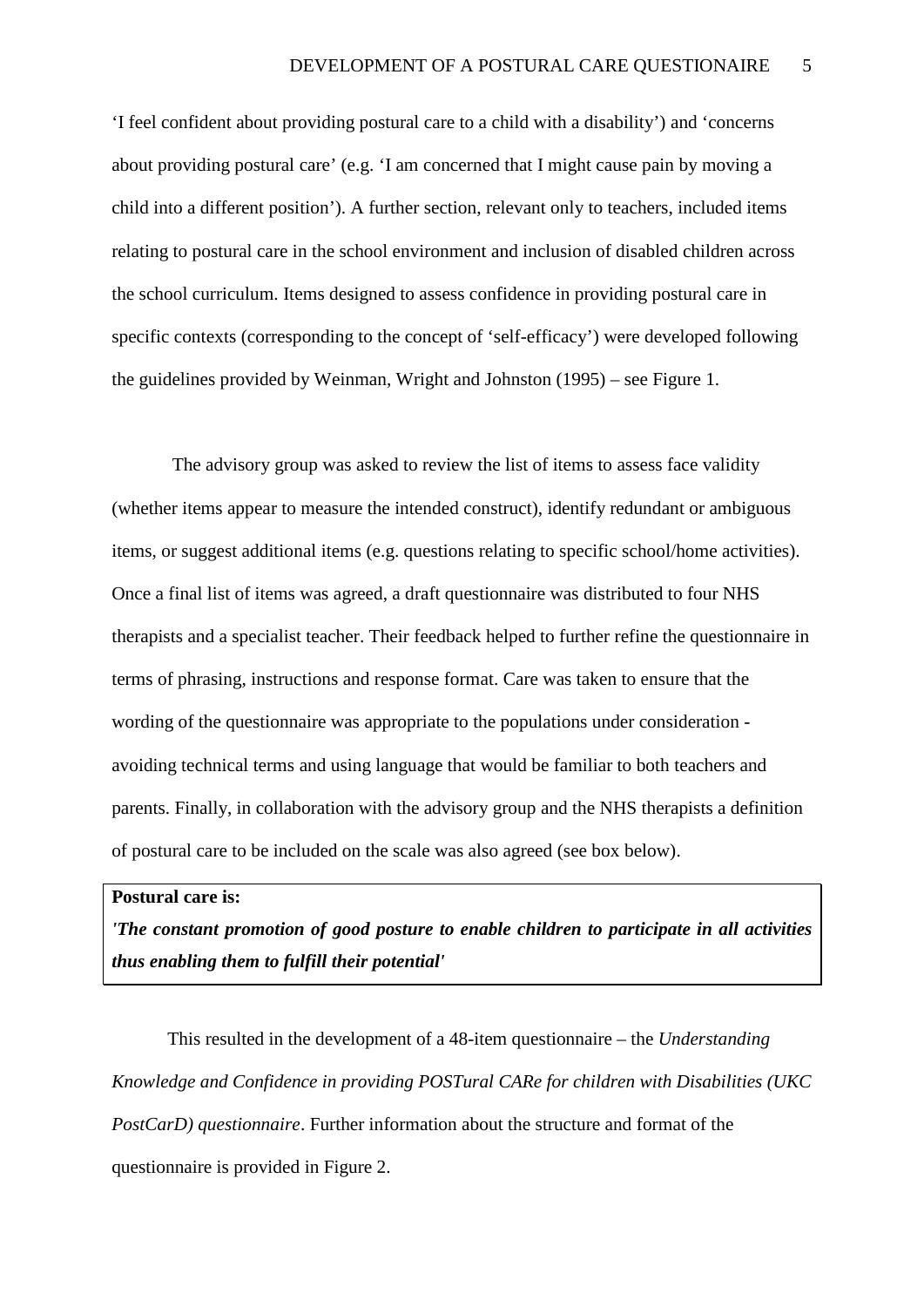#### *Participants and Procedure*

The sampling strategy was driven by the need to form two groups with different levels of experience and knowledge of postural care (in order to test 'known-groups' validity). This required the recruitment of an 'expert' group with formal specialized training in postural care (qualified occupational therapists and physiotherapists) and a 'non-expert' group with no formal training in postural care. It was important the non-expert group had sufficient knowledge to be able to answer questions about postural care; hence, we recruited parents<sup>[1](#page--1-0)</sup> and teachers of disabled children.

Qualified occupational therapists and physiotherapists  $(N = 111)$  were recruited via adverts placed in newsletters for specialist sections within the United Kingdom College of Occupational Therapists (SS CYPF) and the Association of Paediatric Chartered Physiotherapists (APCP). Interested parties were directed to the School of Psychology electronic questionnaire management system (QMS2, University of Kent) where they provided informed consent and completed the questionnaire online. In addition, a link to the online questionnaire was placed on a discussion board of a specialist website which acts as online resource for professionals and others interested in postural care

#### [\(http://www.posture24.com/\)](http://www.posture24.com/).

.

Teachers and TAs (*N*=71) were recruited via local therapy teams in Kent, Surrey and Sussex, who identified schools with at least one physically disabled child. Invitation letters were sent to head teachers requesting the participation of teaching staff. Parents of children with physical disabilities were also identified via local therapy teams. In addition, eight parents and teachers completed the questionnaire online when posted on [www.posture24.com.](http://www.posture24.com/) These participants were included in the 'non-expert' group. Hence*,* in

<sup>&</sup>lt;sup>1</sup> We recognise that parents have expert knowledge in the care of their own child but for the purpose of this analysis we include this group in the 'non-expert' group as they have received no *formal* training in postural care.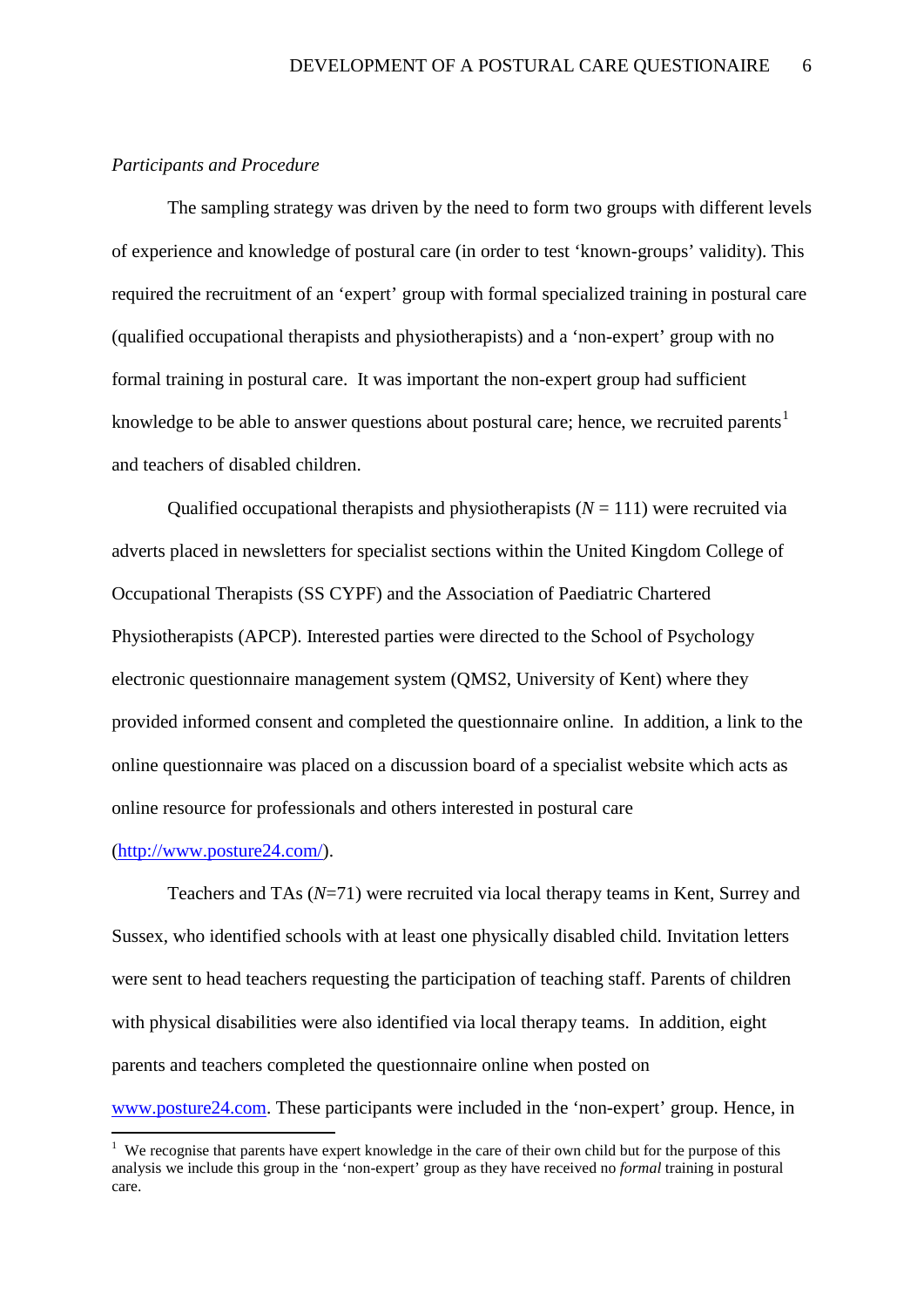total, *N=* 79 non-experts completed either a paper or online version of the questionnaire. Participant characteristics are described in Table 1.

Participants also responded to open-ended questions enquiring about factors influencing the provision of postural care for children with disabilities and demand for training. Therapists were asked two open ended questions - 'Can you think of anything else that would make it difficult for you to provide postural care to a child?'; 'Can you think of anything else that would make it easier for you to provide postural care to a child?'. Parents were asked 'Do you feel you would benefit from further information and/or training in relation to any specific aspects of postural care?'.

As an incentive, all participants were offered the chance to enter a prize draw to win one of two £25 gift vouchers. Ethical approval for the study was gained from the School of Psychology, Research Ethics Committee University of Kent and the NHS Research Ethics committee, South East Coast-Kent (11/LO/0653). R&D approval was provided by each of the NHS sites. Participants were treated in accordance with ethical guidelines issued by the University of Kent and the British Psychological Society (2009).

#### *Design and data analysis*

A cross-sectional correlational design was employed to examine the reliability of the scale (Cronbach's alpha). We examined inter-correlations between the three subscales to check these followed a logical pattern, such that understanding-and-knowledge correlated positively with confidence and negatively with concerns.

For known-groups validity, a between-participants multivariate analysis of variance (MANOVA) was conducted, comparing mean scores for the two groups (expert vs. nonexpert) across the three subscales (understanding-and-knowledge, confidence and concerns).A content analysis technique (Heiman, 1998) was used to analyze participants' responses to the open-ended questions.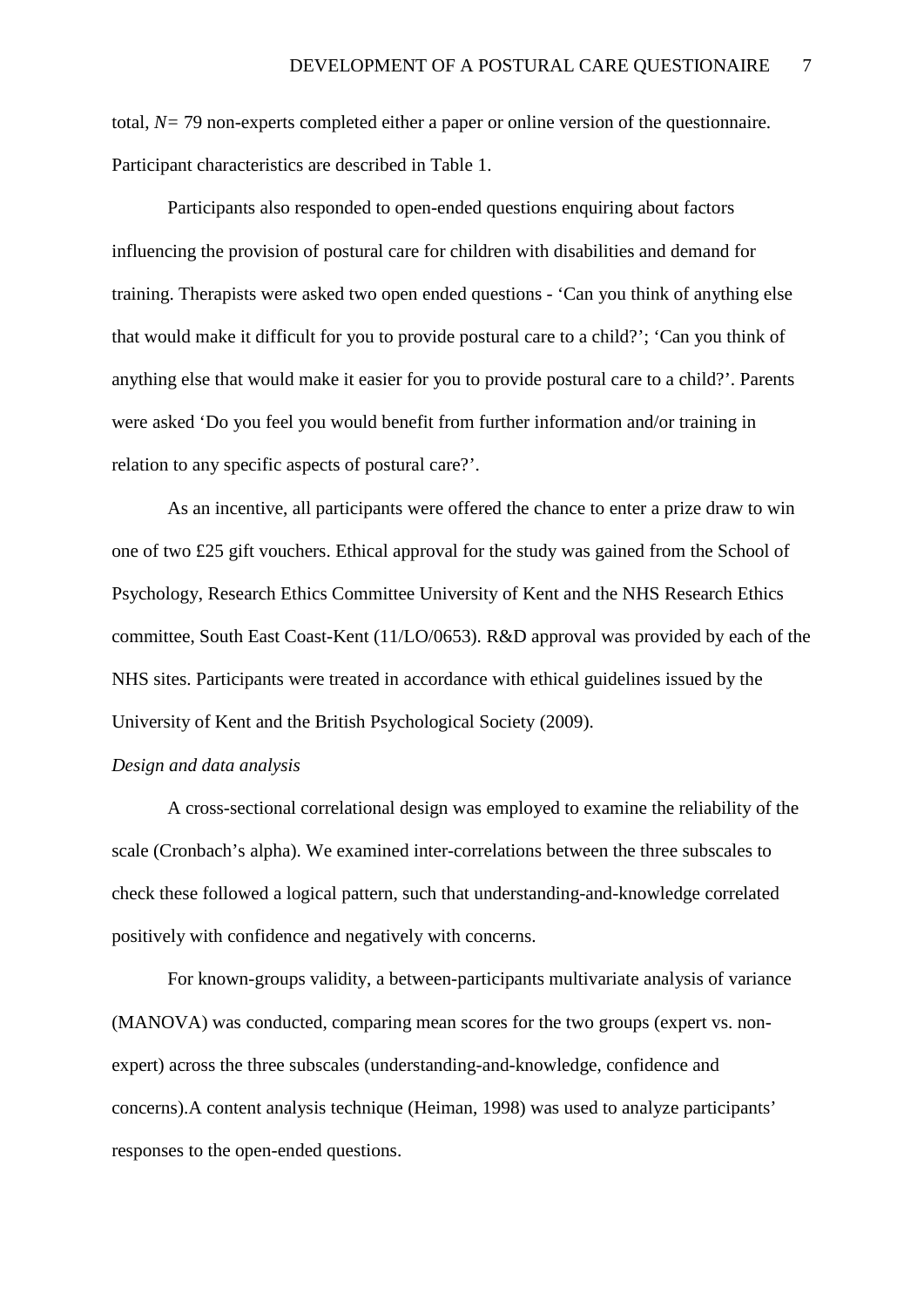#### **Results**

#### *Reliability analysis*

Reliability for the total scale and the three subscales is reported in Table 2, alongside descriptive statistics. Cronbach's alpha > .70 was obtained for the total scale and for all three subscales, indicating adequate internal consistency (Nunnally & Bernstein, 1994). Furthermore, all item-total correlations for each subscale were >.30, further emphasizing the reliability of each subscale. The sections within each subscale also demonstrated adequate internal consistency (see Table 2).

#### *Correlation analyses*

Correlations between the three subscales formed a logical pattern such that understanding-and-knowledge correlated positively with confidence  $(r_s = .54, p < .001)$ ; concerns correlated negatively with both understanding-and-knowledge  $(r_s = -.39, p < .001)$ and confidence  $(r_s = -.51, p < .001)$ . For participants in the expert group, number of years' experience correlated positively with understanding-and-knowledge  $(r_s = 0.32, p < 0.001)$  and confidence  $(r_s = .37, p < .001)$  and negatively with concerns  $(r_s = -.18, p < .05)$ .

#### *Known-groups validity*

A MANOVA comparing scores on the three subscales in the expert vs. non-expert group revealed significantly higher levels of understanding-and-knowledge in the expert group ( $M = 3.30$ ,  $SD = .39$ ) than the non-expert group ( $M = 2.38$ ,  $SD = .42$ ),  $F(1, 188) =$ 237.15,  $p<001$ ,  $n^2$ <sub>p</sub> = .56.Compared to non-experts (*M* = 2.61, *SD* = .56), experts (*M* = 3.57, *SD* = .48) also reported higher levels of confidence, *F* (1, 188) = 160.24, *p*<001,  $n_p^2$  = .46.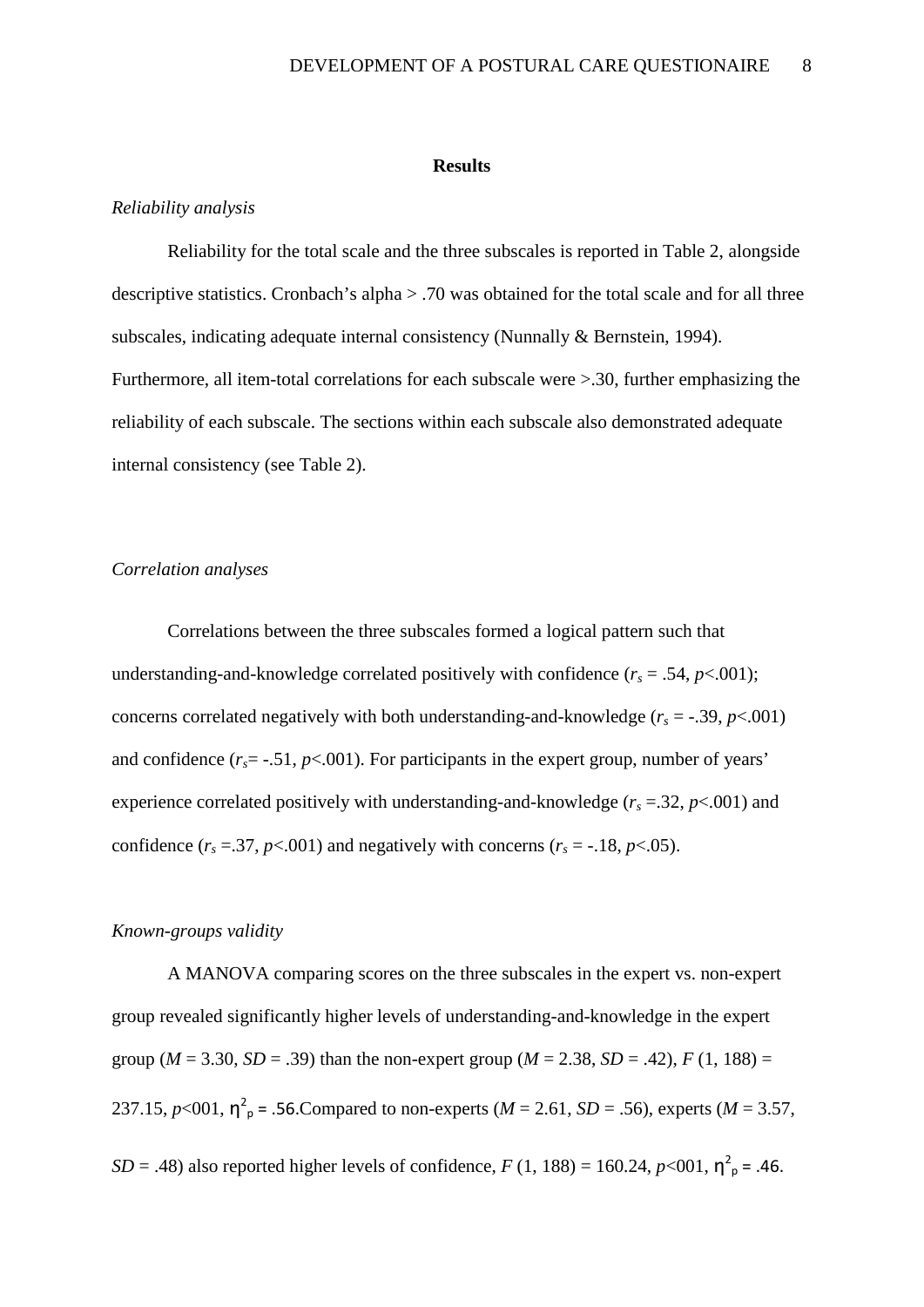Finally, lower levels of concerns were observed in the expert group ( $M = 2.14$ ,  $SD = .56$ ) compared to the non-expert group,  $(M = 2.63, SD = .52)$ ,  $F(1, 188) = 38.34, p < 001$ ,  $n_p^2 =$  $.17.<sup>2</sup>$  $.17.<sup>2</sup>$  $.17.<sup>2</sup>$ 

#### *Therapists' responses to open-ended questions*

.

Eighty-six therapists provided a response to the open-ended questions. These responses were read carefully by the first author [SH]. Themes were labeled and sections of text corresponding to each theme were highlighted. The unitized sections of text were then provided to the second [EH] and third authors [KHW] in an Excel file. Changes were made to the categorization of the sections of text and to the labels provided until a final list of themes were agreed by all authors. This resulted in a list of four themes representing factors making it easier/more difficult to provide postural care.

The most prevalent theme was 'time and resources'  $(f = 54)$ . For example, one participant wrote that "time to complete a proper assessment is vital", while another suggested that a "shared equipment store across health, social care and education would reduce a lot of waste and provide prompt solutions to needs".

The second most common theme was labeled 'consensus and co-operation',  $(f = 51)$ . Responses linked to this theme highlighted a need for "joint working between health and social care and schools" and "closer working with medical teams such as surgeons, orthotists". Participants reported that postural care was more difficult when there is a "lack of cooperation with the postural care plan, aims and objectives from parents and others involved in the care".

A third theme was labeled 'understanding and knowledge' (f=9). Participants highlighted the importance of "parents having prior knowledge of types of equipment and the

 $2$  As noted in Table 1, a significant difference in age between the expert and non-expert group was observed. In light of this, the same analysis was run with age as a covariate. Results from the MANCOVA did not differ from the original analysis- significant differences for all three variables were still noted between the expert and nonexpert groups (all *ps* <.001).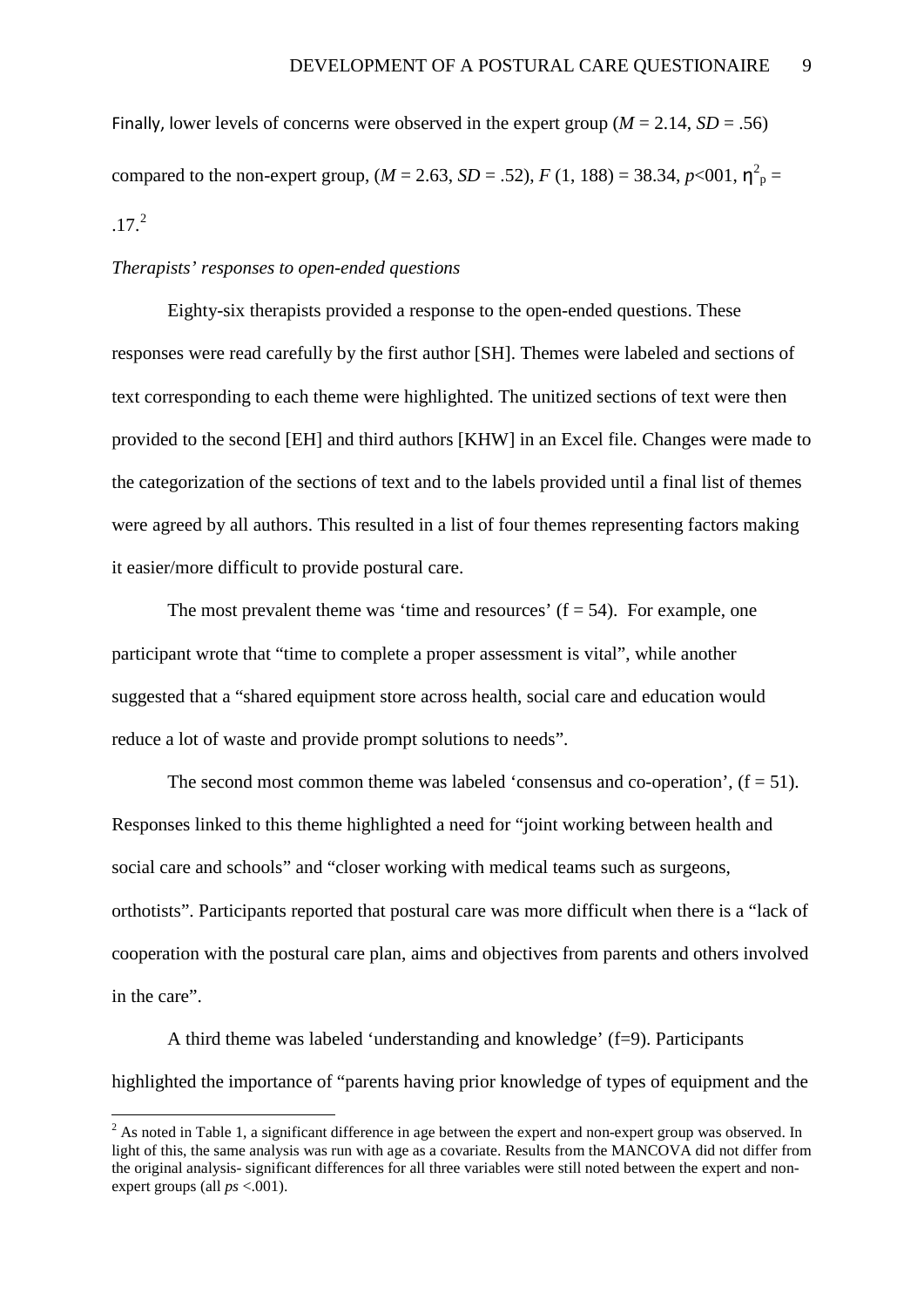long term effects of not adopting postural management equipment" and the need for "the team around the child to be fully aware of the postural care needs and willing to support them".

The final theme  $(f = 5)$  highlighted the need for 'access to training' – for example, one participant wrote that it would be easier to provide postural care "if everyone in the medical profession, education, respite placements and parents had access to good training on the importance and benefits of postural care and ways to consider and respect the individual child's needs".

#### *Parents' and teachers' responses to open-ended questions*

In the non-expert group, 50 participants provided responses to the open-ended question. The majority indicated that they would benefit from further training (37 teaching staff, 13 parents). Two themes were strongly represented. The first related to a need for more training on equipment  $(f=19)$  - for example, one participant highlighted that "equipment is frequently updated therefore training would be beneficial to go alongside these changes". The second theme related to information about providing postural care  $(f= 15)$  - for example, one participant indicated "I feel that knowledge of how to help with postural difficulties is very limited and therefore any input would be beneficial for my confidence".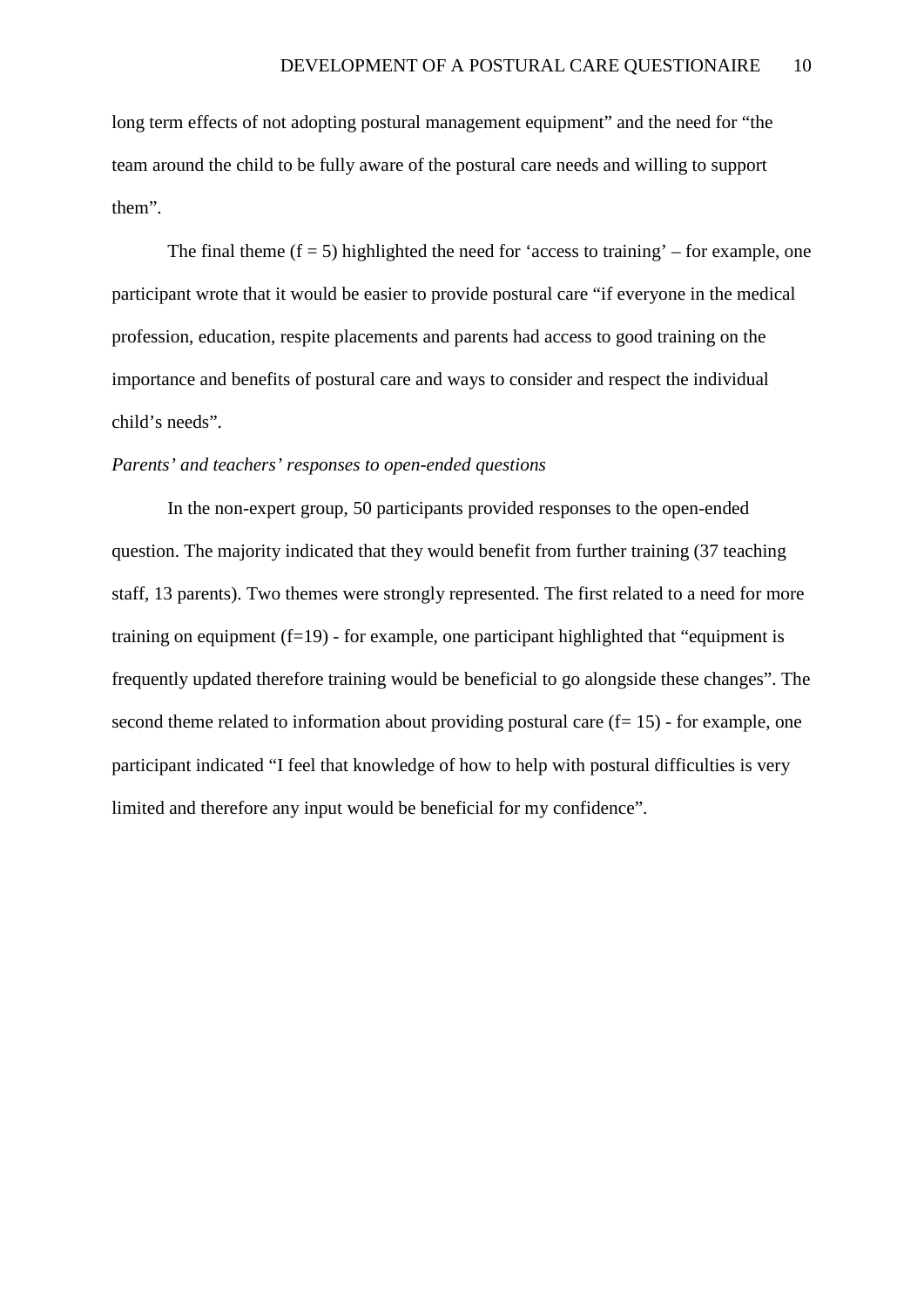#### **Discussion**

This manuscript describes the development and validation of a questionnaire to measure understanding, knowledge and confidence in providing postural care for a child with a physical disability. Analyses indicate that the questionnaire and its three subscales are reliable and that correlations between these scales are in the direction expected. Knowngroups validity analysis also revealed the expected results - specifically, individuals with specialist training in providing postural care reported significantly higher levels of understanding-and-knowledge and confidence, and lower levels of concerns than a group without specialist training.

A particular strength of the UKC PostCarD questionnaire is that items were developed on the basis of previous research with input from those who regularly care for, and work with, children with disabilities. The involvement of parents and teachers is in accordance with the shift towards patient and user involvement in the evaluation of health care interventions and development of questionnaires (Fitzpatrick et al., 2006). A second strength of the measure is the inclusion of questions that assess parents' and teachers' self-efficacy in relation to providing postural care. Previous research has consistently highlighted the role of self-efficacy in determining engagement in health-related behaviors as well as persistence in the face of obstacles (Bandura, 2006).Although understanding and knowledge is important, it is unlikely to be sufficient if the individual does not feel confident in their ability to apply this knowledge in the 'real world'; hence, training packages need to go beyond simply conveying information and support participants to develop personal efficacy. The next phase of this program of research will use the UKC PostCarD questionnaire to evaluate such a training package.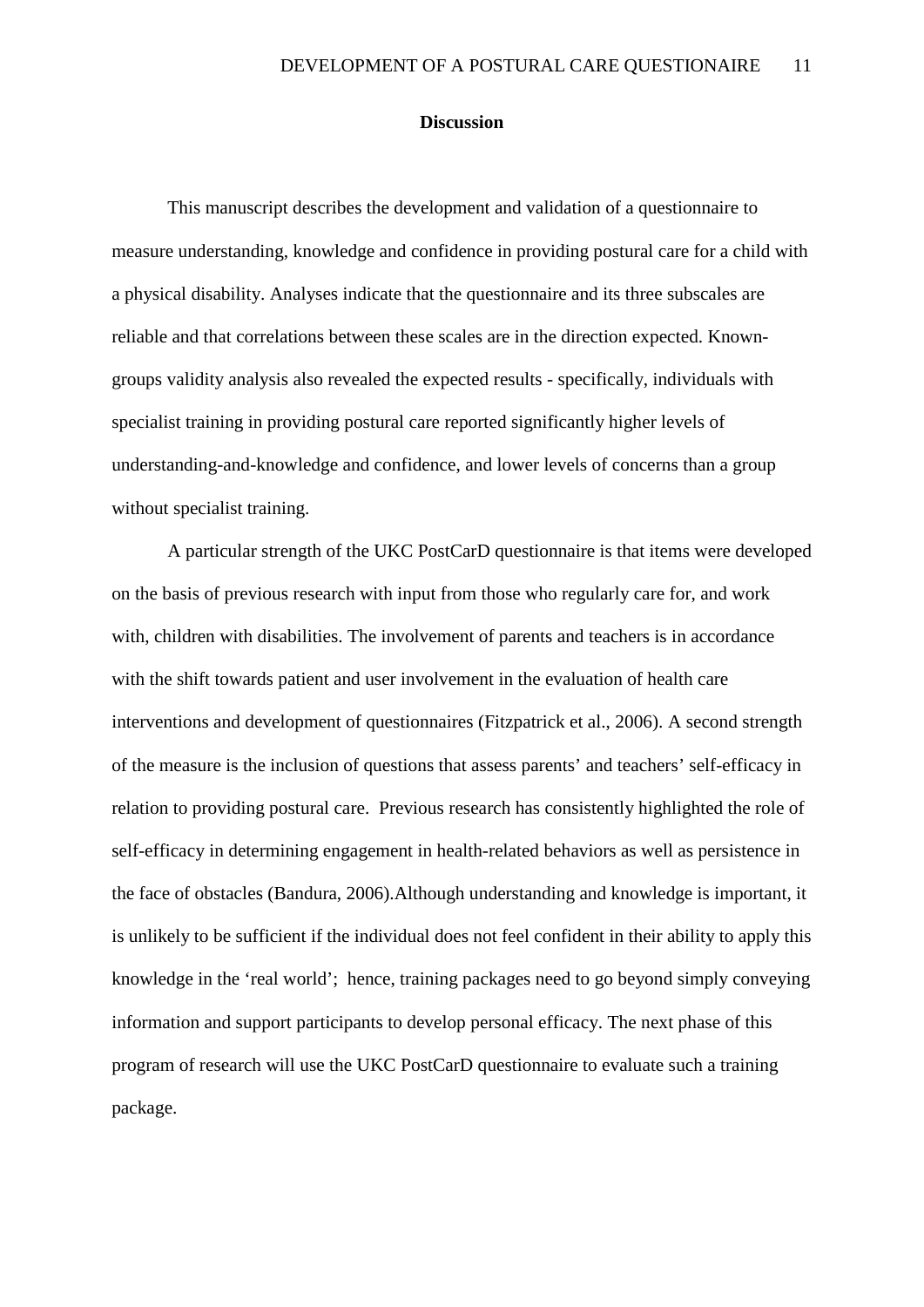The qualitative data collected in this study provides a useful insight into the challenges faced by those providing postural care in the school or home environment. Responses highlighted the need for sufficient time and resources (e.g. postural care equipment) as well as the importance of considering the entire team involved in caring for the child – a lack of understanding and knowledge in one part of this team can have implications for the ability of others to provide effective support. It is essential therefore that all members of the team have access to appropriate training and that the team is able to work together effectively to best support the needs of the child.

 Although the questionnaire provides a reliable and valid measure to evaluate the postural care training package, there are some outstanding issues requiring further research. For example, we are mindful that the questionnaire was developed to evaluate changes in knowledge, understanding and confidence as a consequence of a targeted training program developed by the research team. Hence, it would be beneficial if future research could identify whether the questionnaire is a useful tool outside of this training program- for example, exploring how clinicians could utilize the scale in their day-to-day practice. Alongside this, it may also be beneficial to shorten the existing questionnaire to reduce the length of time it takes to administer. Hence future research will explore the development a valid and reliable abbreviated version. Finally, the questionnaire was also targeted towards those who provide care to primary school aged children ( 5-11 years old); hence, it would be useful to explore the validity and reliability of the scale with younger (i.e., nursery) and/or older (i.e., secondary) children.

#### *Conclusion*

Findings support the reliability and validity of the UKC-PostCarD questionnaire as a measure of understanding, knowledge and confidence in relation to providing postural care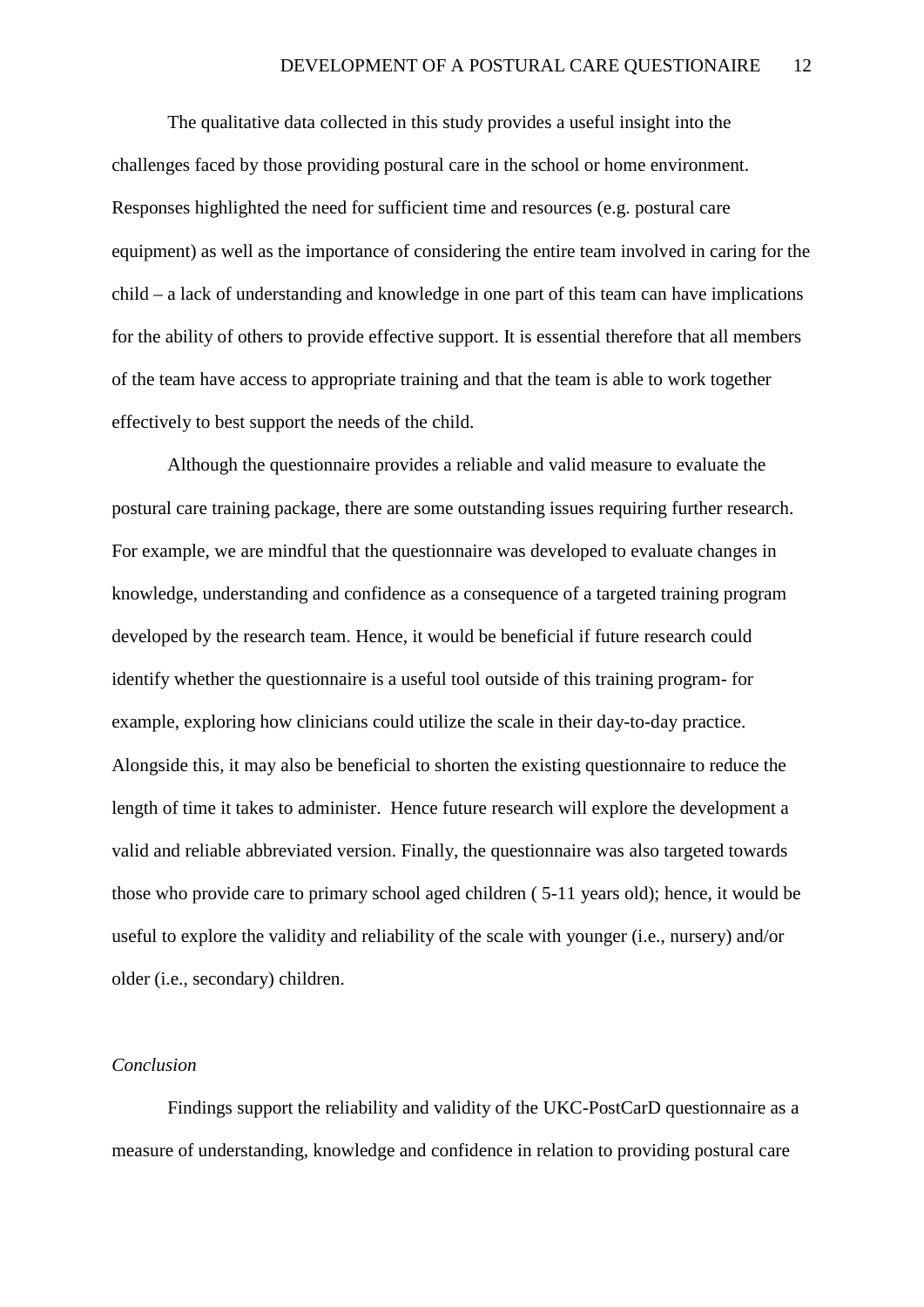for children *with a range of physical disabilities, where difficulties with postural control are a feature*. We encourage the use of this scale in future research to better understand (and respond to) the training needs of those responsible for the day-to-day postural care of children with disabilities.

#### Acknowledgements

This study was supported by an award in 2011 from East Kent Hospitals University Foundation Trust, Internal Project Grant Scheme. The researchers would like to thank all those who responded to the online questionnaire and the members of the advisory group listed below.

Wendy Body; John Cornwall; Sharon Godden; Siobhan Gray; Maggie Gurr; Jan Jensen; Annette King; Judi Mortimore; Terry Pountney; Ian Townsend; Val Wood; Graham Williams

 The recruitment of parents and teachers in this paper presents independent research commissioned by the National Institute for Health Research (NIHR) under its Research for Patient Benefit (RfPB) Programme (Grant Reference Number PB-PG- 0110-21045). The views expressed are those of the author(s) and not necessarily those of the NHS, the NIHR or the Department of Health.

For information purposes, the UKC-PostCarD questionnaire can be accessed online at [http://goo.gl/IcDv65.](http://goo.gl/IcDv65) If you would like to use the questionnaire please contact the first author for permission.

#### Declaration of interest

The authors report no declarations of interest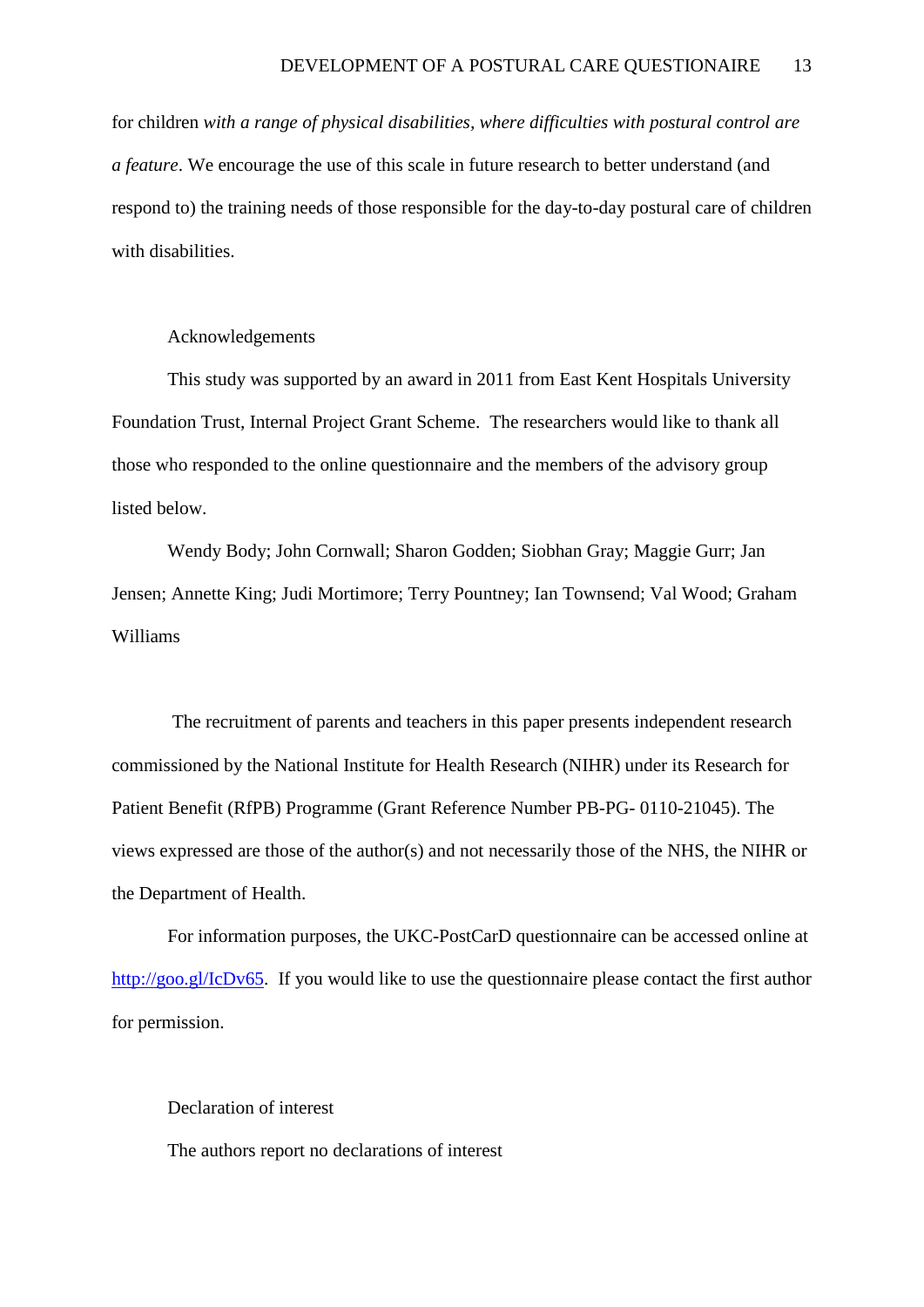Key Messages

(1) Building capacity amongst carers to support the child with physical impairment is an important aspect of an integrated and family centred approach when providing postural care.

(2) This validated questionnaire was designed to evaluate a postural care training programme for parents and teachers of children with physical disabilities.

(3) A particular strength of the measure described in the article was the involvement of those who care for and work with children with disabilities on a regular basis, including parents and teachers.

(4) We encourage the use of the questionnaire by researchers and practitioners to better understand and respond to the training needs of those responsible for the day to day postural care for children with impairment.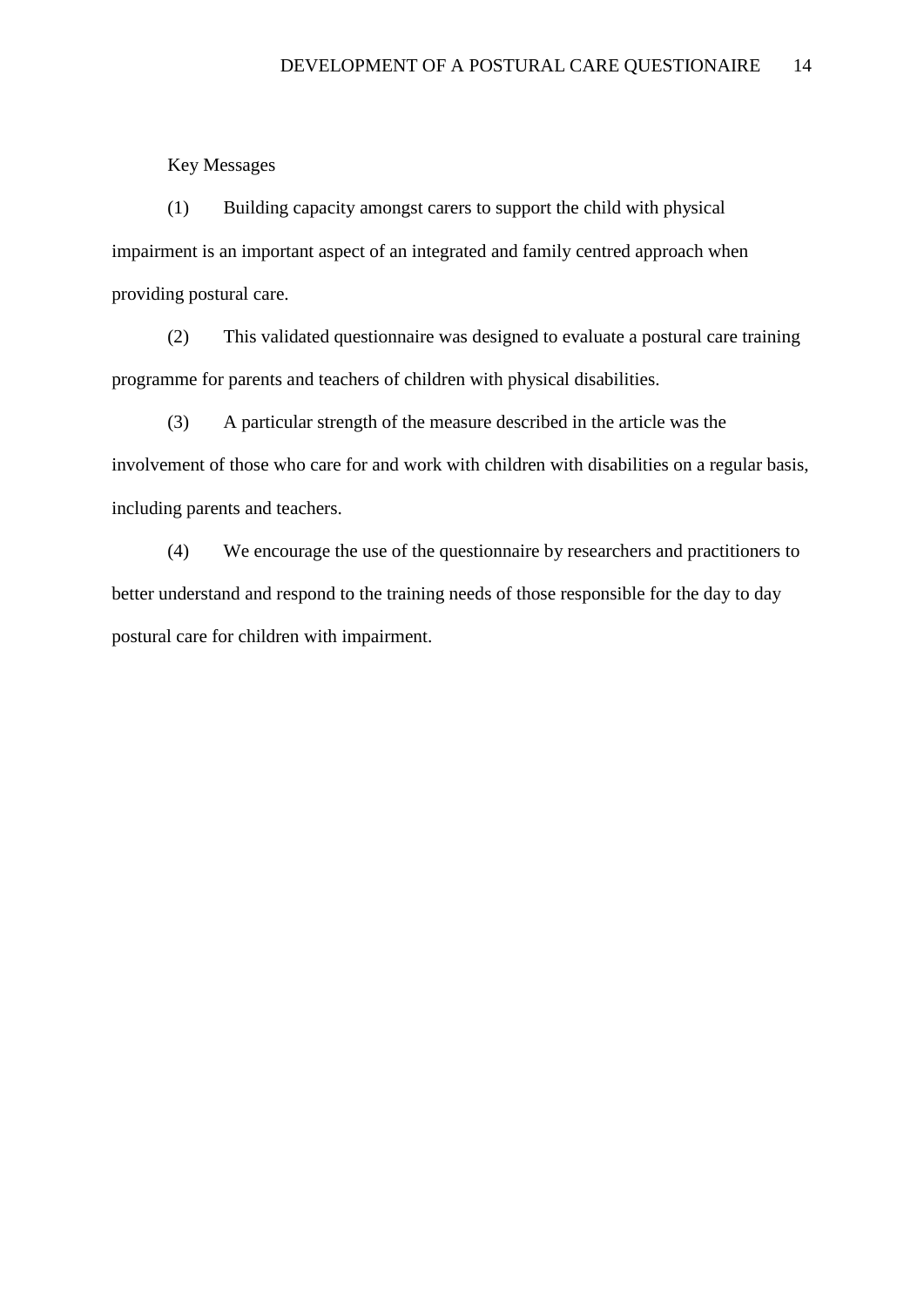#### **References**

- Bandura, A. (1989). Human agency in social cognitive theory. *American Psychologist, 44,* 1175-1184. Retrieved from [http://meagherlab.tamu.edu/M-](http://meagherlab.tamu.edu/M-Meagher/Health%20360/Psyc%20360%20articles/Psyc%20360%20Ch%203/self-efficacy.pdf)[Meagher/Health%20360/Psyc%20360%20articles/Psyc%20360%20Ch%203/self](http://meagherlab.tamu.edu/M-Meagher/Health%20360/Psyc%20360%20articles/Psyc%20360%20Ch%203/self-efficacy.pdf)[efficacy.pdf](http://meagherlab.tamu.edu/M-Meagher/Health%20360/Psyc%20360%20articles/Psyc%20360%20Ch%203/self-efficacy.pdf)
- Bandura, A. (1977). Self-efficacy: toward a unifying theory of behaviour change. *Psychological Review, 84,* 191—215. doi: 10.1037/0033-295X.84.2.19

Bandura, A. (1997). *Self-efficacy: The exercise of control.* New York: Freeman.

Bandura, A. (2006). *Guide for constructing self-efficacy scales. Self-Efficacy Beliefs of Adolescents, vol. 5* (pp 307- 337). Information Age Publishing, Greenwich/ Connecticut.

British Psychological Society. (2009). Code of ethics and conduct. London: Author.

- Coster, W., Law, M., Bedell, G., Liljenquist, K., Kao, Y.C., Khetani, M. & Teplicky, R. (2013) School participation, supports and barriers of students with and without disabilities. *Child: Care, Health and Development, 39,* 535–543. doi: 10.1111/cch.12046
- Devecchi, C., Dettori, F., Doveston, M., Sedgwick, P., & Jament, J. (2012) Inclusive classrooms in Italy and England: The role of support teachers and teaching assistants. *European Journal of Special Needs Education, 27,* 171-184. doi: 10.1080/08856257.2011.645587
- Department for Education and Skills. (2001). *Special Educational Needs and Disability Act.*  (c.2) London: HMSO.
- Fitzpatrick, R., Bowling, A., Gibbons, E., Haywood, K., Jenkinson, C., Mackintosh, A., & Peters, M. (2006). *A Structured Review of Patient Reported Measures in Relation to*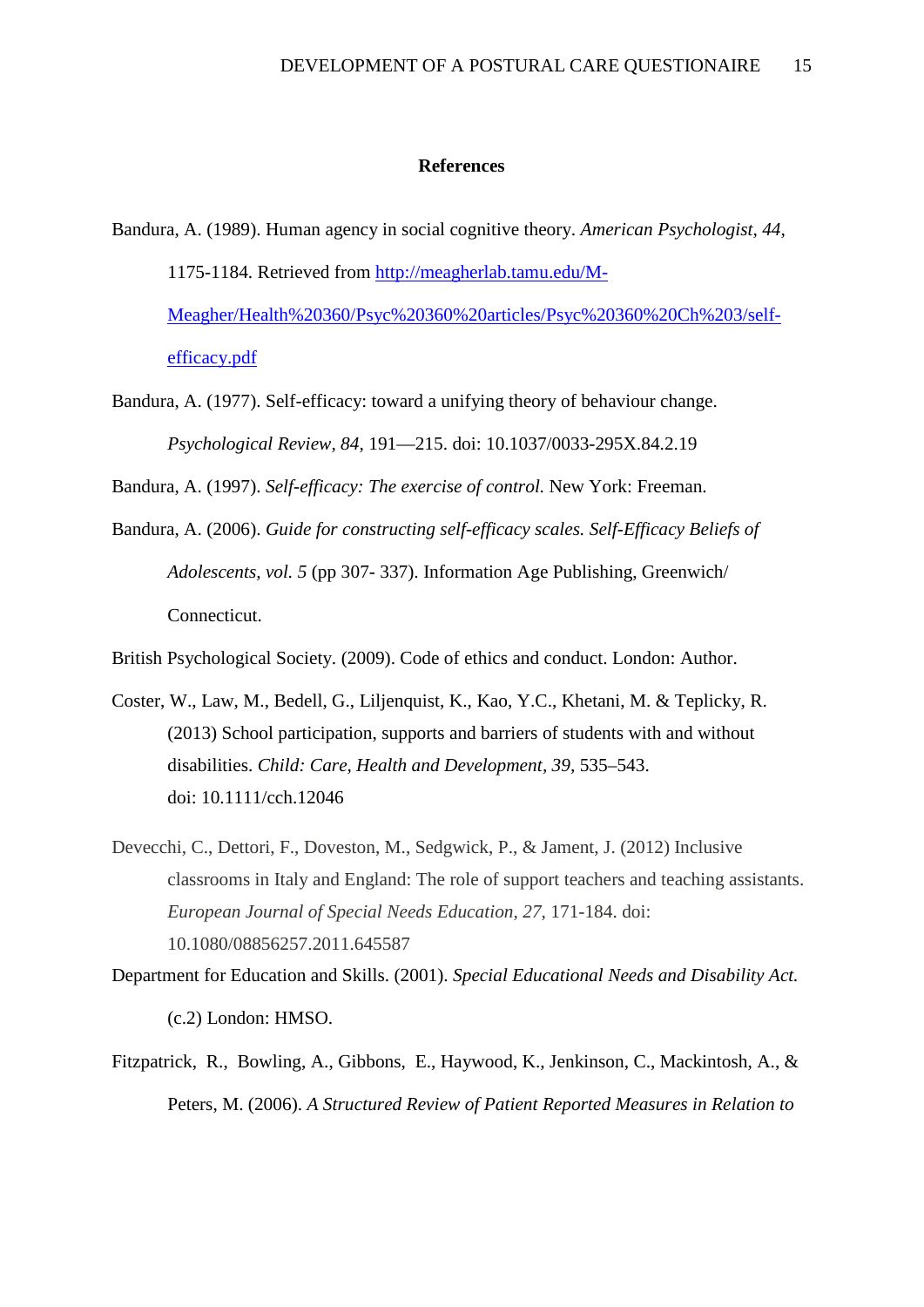*Selected Chronic Conditions, Perceptions of Care and Carer Impact.* University of Oxford: NCHOD.

- Gericke, T. (2006). Postural management for children with cerebral palsy: consensus statement. *Developmental Medicine and Child Neurology, 48,* 244- 244. doi: 10.1017/S0012162206000685
- Heiman, G. W. (1998). *Understanding research methods and statistics: An integrated introduction for psychology*. Boston: Houghton Mifflin Company.
- Hadders-Algra, M., & Brogen-Carlberg, E. (2008) *Postural Control: A key issue in Developmental Disorders*. London: Mac Keith Press.
- Hutton, E., & Coxon, K. (2008). Involving parents as service users in an interprofessional research project. *Journal of Interprofessional Care, 22*, 661-63. Retrieved from <http://informahealthcare.com/doi/pdf/10.1080/13561820802038757>
- Hutton, E., & Coxon, K. (2011). 'Posture for learning': meeting the postural care needs of children with physical disabilities in mainstream primary schools in England – a research into practice exploratory study. *Disability and Rehabilitation, 33*, 1912-1924. doi:10.3109/09638288.2010.544837
- Hutton, E., Poole, C., Godden, S., Mortimore, J., Jensen, J., & Ariss, T. (2009). *A-Z of postural care. Canterbury Christ Church University* . Retrieved from <http://www.ekhuft.nhs.uk/EasysiteWeb/getresource.axd?AssetID=97580>
- Jeglinsky, I., Autti-Rämö, I., & Brogren-Carlberg, E. (2012) Two sides of the mirror: parents' and service providers' view on the family-centredness of care for children with cerebral palsy. *Child: Care, Health and Development*, *38,* 79–86. doi: 10.1111/j.1365- 2214.2011.01305.x
- Kennedy, I. (2010). *Getting it right for children and young people: Overcoming cultural barriers in the NHS so as to meet their needs*. Department of Health.